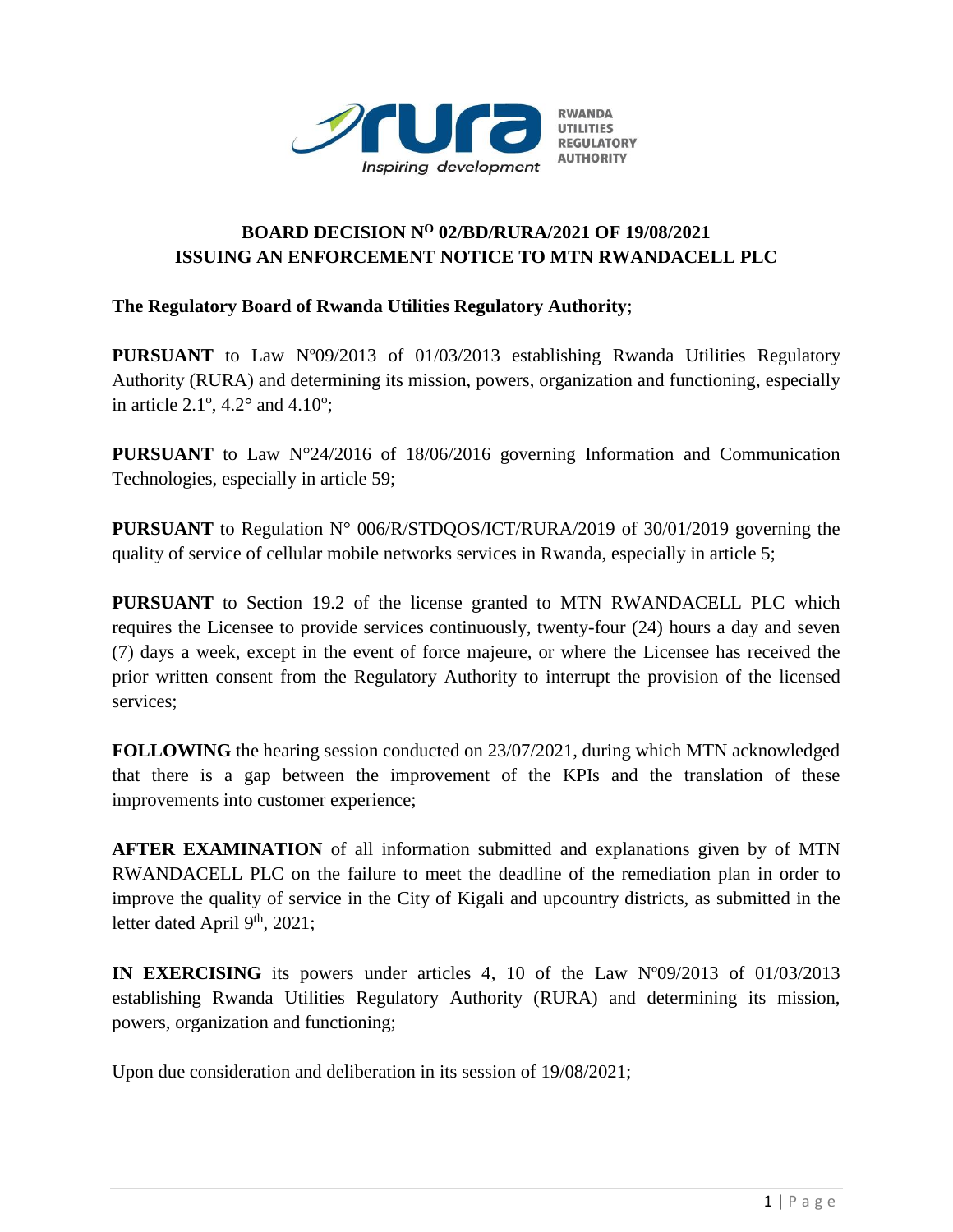## **THE REGULATORY BOARD HEREBY DECIDES;**

### **I. PURPOSE OF THIS DECISION**

The purpose of this Decision is to **issue an Enforcement Notice to MTN RWANDACELL PLC** for the non-compliance with the license and regulatory obligations.

#### **II. ENFORCEMENT NOTICE**

The Regulatory Board hereby issues **an Enforcement Notice directing MTN RWANDACELL PLC** to solve all network connection issues related **to poor calls connections (first attempts failures), drop calls and Silent/Garbled-Speech Calls**. In additional to that, MTN RWANDACELL PLC must comply with the regulation N° 006/R/STD-QoS/ICT/RURA/2019 of 30/01/2019 governing the quality of service of cellular mobile networks services within the time limit specified below:

- a. By 29th October 2021 **in Kigali City** and
- b. By 30<sup>th</sup> November 2021 **in the rest of the country.**

Should these deadlines be exceeded, further regulatory sanctions, including the monetary sanction shall be applied immediately.

#### **III. NOTIFICATION AND PUBLICATION OF THE BOARD DECISION**

The Director General of RURA shall notify **MTN RWANDACELL PLC** of this Decision and publish it on RURA's Website.

#### **IV. EFFECTIVE DATE OF THIS DECISION**

This Decision takes effect on the date of its signature.

## **Kigali, on 19th August 2021**

**(sé)**

**……………………… Dr. Ignace GATARE**

# **Chairperson of the Regulatory Board**

**(sé) (sé)**

**Vice Chairperson Member** 

**…………………… ………………………….. ABABO Peace Dr. KAYIHURA M. Didas**